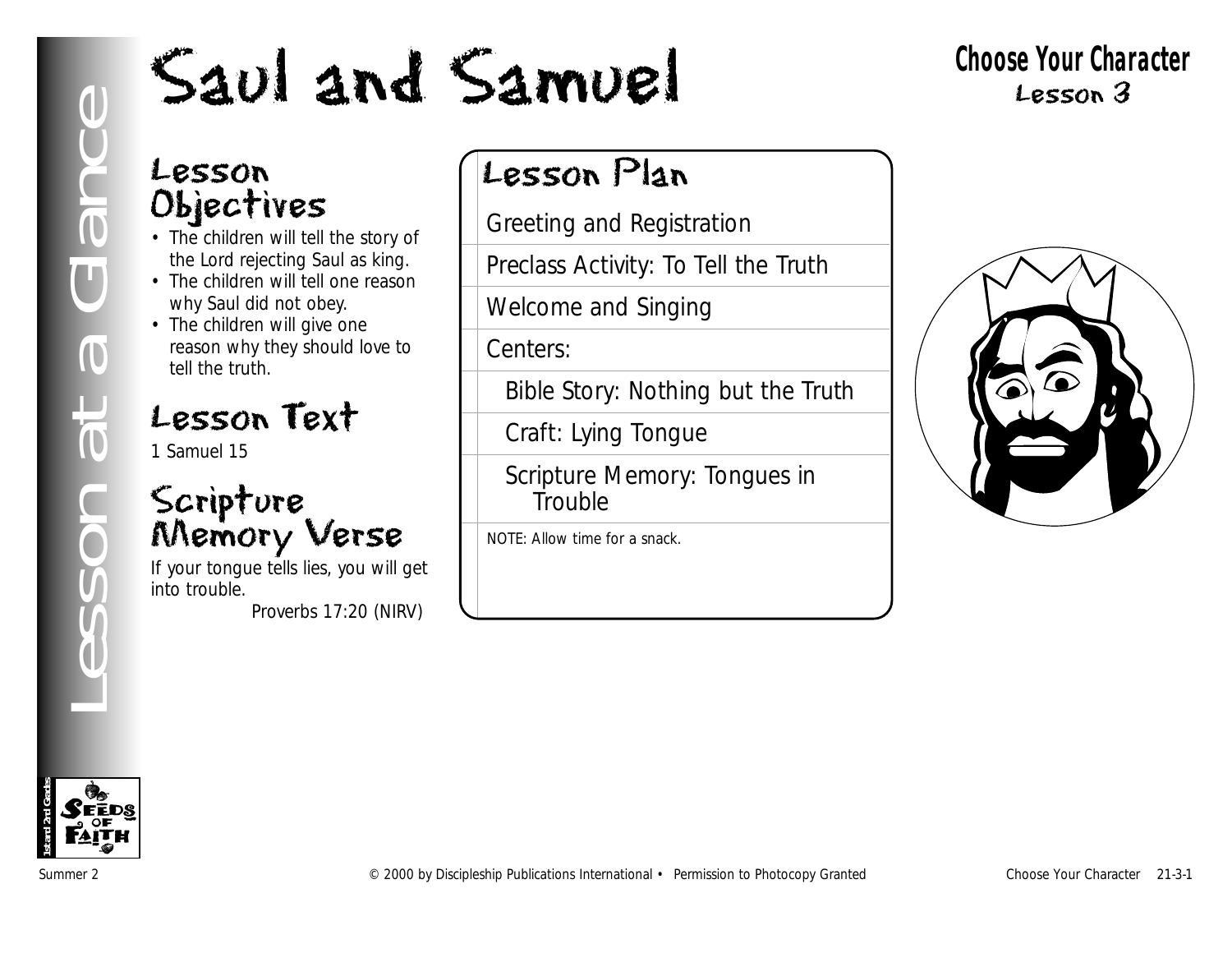

# Saul and Samuel

## To Tell the Truth

The children will preview today's lesson by making an acronym for the word "truth."

#### Materials

*For each child:*

- 10 pieces of colored pipe cleaners, 4"
- 1 piece of colored construction paper, 9" x 12"
- invisible tape
- glue stick

*For the teacher:*

- 5 medium envelopes
- scissors
- black marker

*Reproducible Pages:*

• Page A, 1 copy for every 2 children

#### Preparation

- 1. Cut the pipe cleaners to the appropriate lengths.
- 2. Label each envelope with one of the letters T, R, U, T, H.
- 3. Cut out each of the statements from the copies of Reproducible Page A. Each child will need only five strips for the word "TRUTH." Place them in the envelopes using the following quide:

|   | TINUTITE FIGUE DIENTER DIE CHVEIDDES USING THE FUILOWING GUIUC |
|---|----------------------------------------------------------------|
|   | Tell the whole truth.                                          |
| R | Run away from lies.                                            |
| U | Use your tongue to tell the truth.                             |
|   | Trouble comes from lies.                                       |
| H | Honesty is God's policy.                                       |

- 4. Form a pipe cleaner letter for each of the letters. Tape on the corresponding envelope from Step 2.
- 5. Down the left-hand column of the long edge of each piece of construction paper, write the letters T-R-U-T-H in capital letters, as shown.
- 6. Make a sample to show the children.

#### Instructions

- 1. Greet the children as they arrive. Explain that in today's lesson they will be learning about the importance of telling the truth. Show the children your finished acronym.
- 2. Distribute the construction paper and glue sticks. Explain that in each of the five envelopes is a strip of paper that begins with one letter from the word "TRUTH." Tell them to glue each strip onto their construction paper next to the letter it begins with. Show them your example.
- 3. Distribute the pipe cleaners to the children and help them form the letters to the word "TRUTH" and tape them over the letters you wrote on their papers.
- 4. Circulate among the children to offer help and encouragement.

#### Teacher Tips

• To simplify the activity, prepare one complete set of strips for each child instead of having the children go to different envelopes to find them.



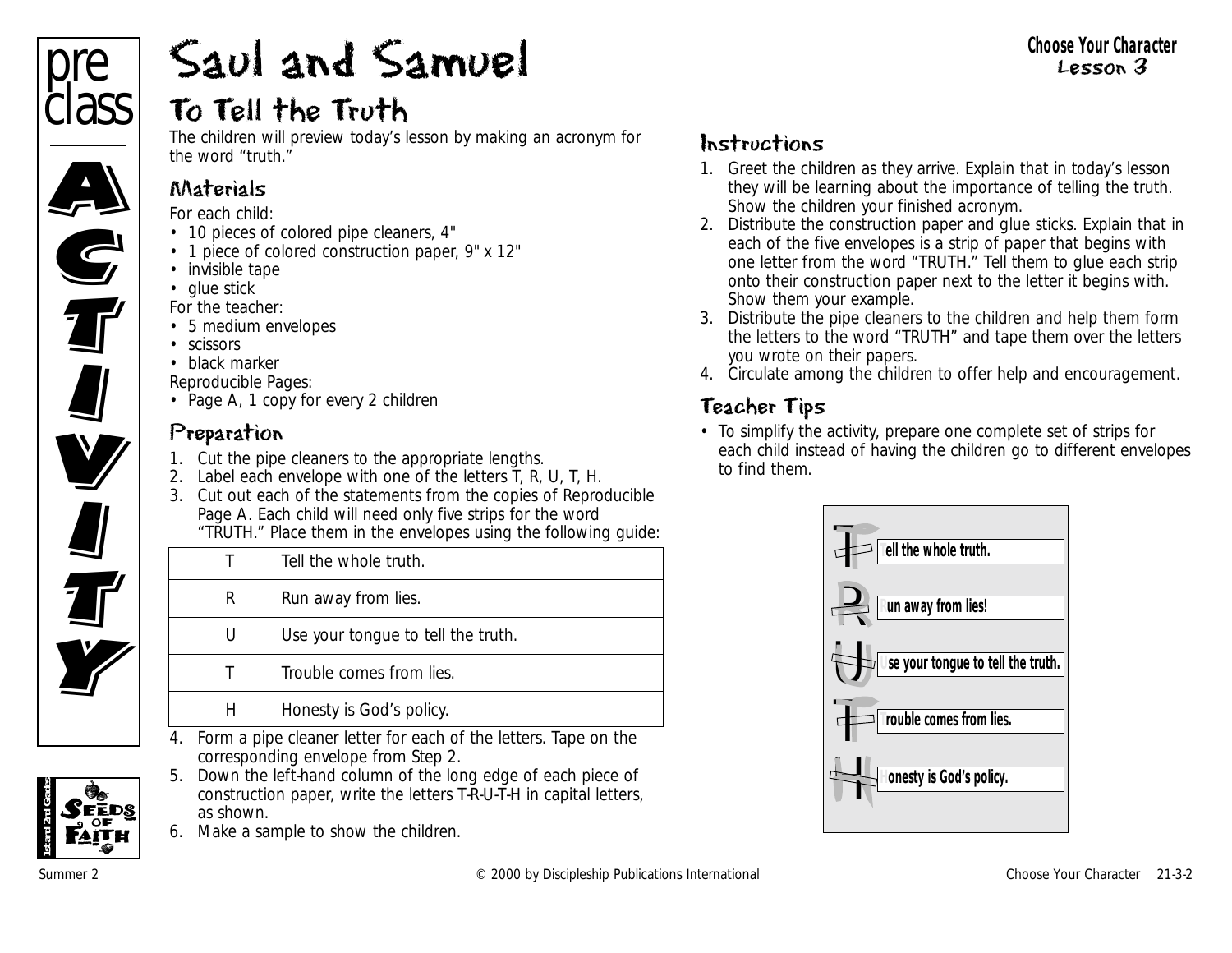# B

I

B

L

E

S

T

O

R

Y

# Saul and Samuel

## Nothing but the Truth

The children will actively listen to this story of Samuel and Saul.

#### Materials

- *For each child:*
- 1 index card, 5" x 7"
- *For the teacher:*
- marker

#### Preparation

- 1. For each child, prepare an index card with the word "Yes" on one side and "No" on the other.
- 2. Practice presenting this Bible Story with emphasis and enthusiasm.

#### Introducing the Bible Story

Open your Bible to 1 Samuel 15*.* Tell the children that today's lesson comes from the Old Testament book of 1 Samuel but first they will hear a short story to help prepare them for today's Bible Story.

*Paul was a boy who had lots and lots of toys. When Paul asked for a new toy, he got it. Paul's friends could not believe that he had so many toys. They called him the "king of toys."*

*One day, Paul's mother saw that his room was a mess. She told Paul to clean up all of his toys and put them away where they belong. "I do not want to see any toys on the floor," she said. "I want every single toy put away where it belongs—every one."*

*Paul put away puzzles, blocks, trains, books, games and dinosaurs. But he left out his Super Sam, Power Towers and his remote cars because they were his favorites.*

*"Mom," Paul said. "I cleaned my room! I put everything away just like you said. Come and see!" As Paul's mother came up, she heard the buzzing sound of the remote cars. She opened the door and there was Paul with his toys on the floor. "I thought you said you put all your toys away," she said looking disappointed. "I did!" Paul replied. "I just left these out because they are my favorites and I still want to play with them."* 



*"You did not obey me, Paul. And you did not tell the truth. I told you to put them all away—every single one—and you said that you did. I am very sad that you did not obey me or tell me the truth. There will have to be a punishment for this."* 

*Paul looked around his room. "But I did obey, Mom. Honest, I did."* 

Distribute the cards you prepared. *Hold up the "yes" side of your card if you think that Paul obeyed his mother, or hold up the "no" side of your card if you think that Paul did not obey his mother.* Explain to the children that Paul did not obey his mother. She told him to put "every single toy away" and he put away all of the toys he wanted to put away—leaving his favorites out. Point out that not only did he not obey, but also he did not tell the truth.

Tell the children that in today's Bible Story, they will hear about something like this that happened to Saul and Samuel.

#### Presenting the Bible Story

Tell the children that Samuel was a prophet or a "man of God" whose job was to help the people obey God's laws. Explain that Saul was the king of Israel at the time of this story.

*Samuel said to Saul, "I am the one the LORD sent to anoint you king over his people Israel; so listen now to the message from the LORD. This is what the LORD Almighty says: 'I will punish the Amalekites for what they did to Israel when they waylaid them as they came up from Egypt. Now go, attack the Amalekites and totally destroy everything that belongs to them"* (1 Samuel 15:1-3).

Tell the children to use their "yes" and "no" cards to answer the following questions:

- *Did Samuel have a message from the Lord for King Saul?* (Yes)
- *Did God want to punish the Amalekites for what they did to Israel?* (Yes)
- *Did Samuel tell Saul to attack the Amalekites and destroy only some of what belonged to them?* (No—he told them to totally destroy everything that belongs to them.)

*Then Saul attacked the Amalekites all the way from Havilah to Shur, to the east of Egypt. He took Agag king of the Amalekites alive, and all his people he totally destroyed with the sword. But Saul and the army spared Agag and the best of the sheep and cattle, the fat calves and lambs—everything that was good. These they were unwilling to destroy completely, but everything that was despised and weak they totally destroyed.*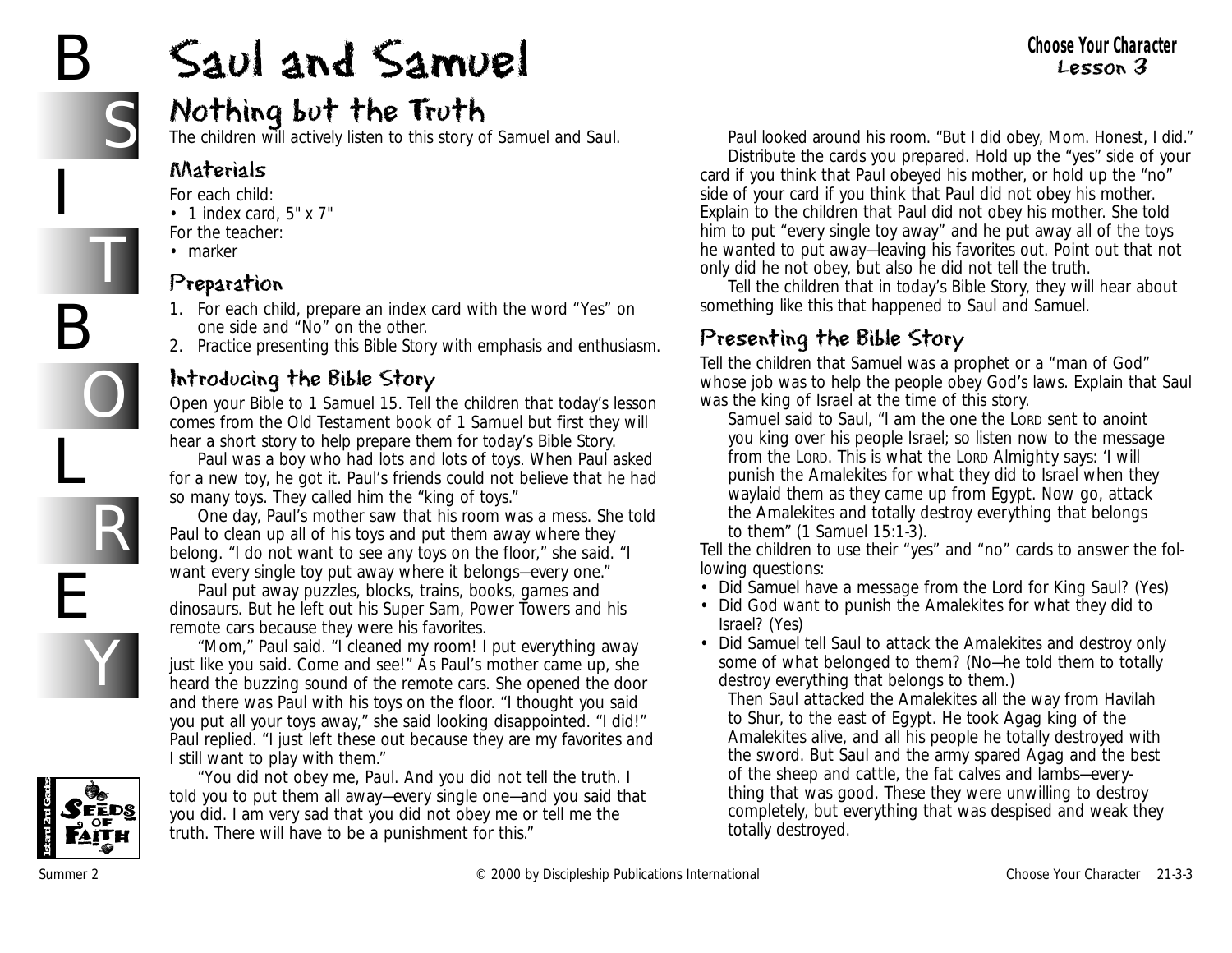# Saul and Samuel

*Then the word of the LORD came to Samuel: "I am grieved that I have made Saul king, because he has turned away from me and has not carried out my instructions." Samuel was troubled, and he cried out to the LORD all that night*  (1 Samuel 15:7-11).

- *Did Saul obey God?* (No—he destroyed everything that was weak, but he left alive the king, the best of the cattle and everything that was good.)
- *Was Samuel happy with Saul?* (No—he was deeply hurt that Saul did not obey God.)

*When Samuel reached him, Saul said, "The LORD bless you! I have carried out the LORD'S instructions."* 

*But Samuel said, "What then is this bleating of sheep in my ears? What is this lowing of cattle that I hear?"* 

*Saul answered, "The soldiers brought them from the Amalekites; they spared the best of the sheep and cattle to sacrifice to the LORD your God, but we totally destroyed the rest."* 

*"Stop!" Samuel said to Saul. "Let me tell you what the LORD said to me last night"* (1 Samuel 15:13-16).

• *Did Saul tell the truth when he said that he had obeyed the Lord?* (No)

*Samuel knew that Saul disobeyed the Lord and Samuel told this to Saul. Later, Saul admitted it was because he was afraid of the people that he did not obey. Because of Saul's sin, God rejected him as the king.* 

#### Share and Tell

Tell the children that God takes obedience and telling the truth very seriously. Ask the children if they have ever disobeyed and then lied about it. Tell the children that no matter how badly they may ever disobey, they should always tell the truth about it.

Encourage the children to share today's Bible Story with their parents and talk about ways that they can obey and tell the truth at home. Close with a prayer for the children to love to obey and tell the truth.

#### Teacher Tips

• Some children may take exception to the introductory story of Paul, insisting that he cleaned his room. Help the children to see that when God says "everything" he means "everything"—not "everything that we think is enough." Encourage the children that God wants them to do their best and ask for help if they need it to do something that they have been asked to do.



B

I

B

L

E

S

T

O

R

Y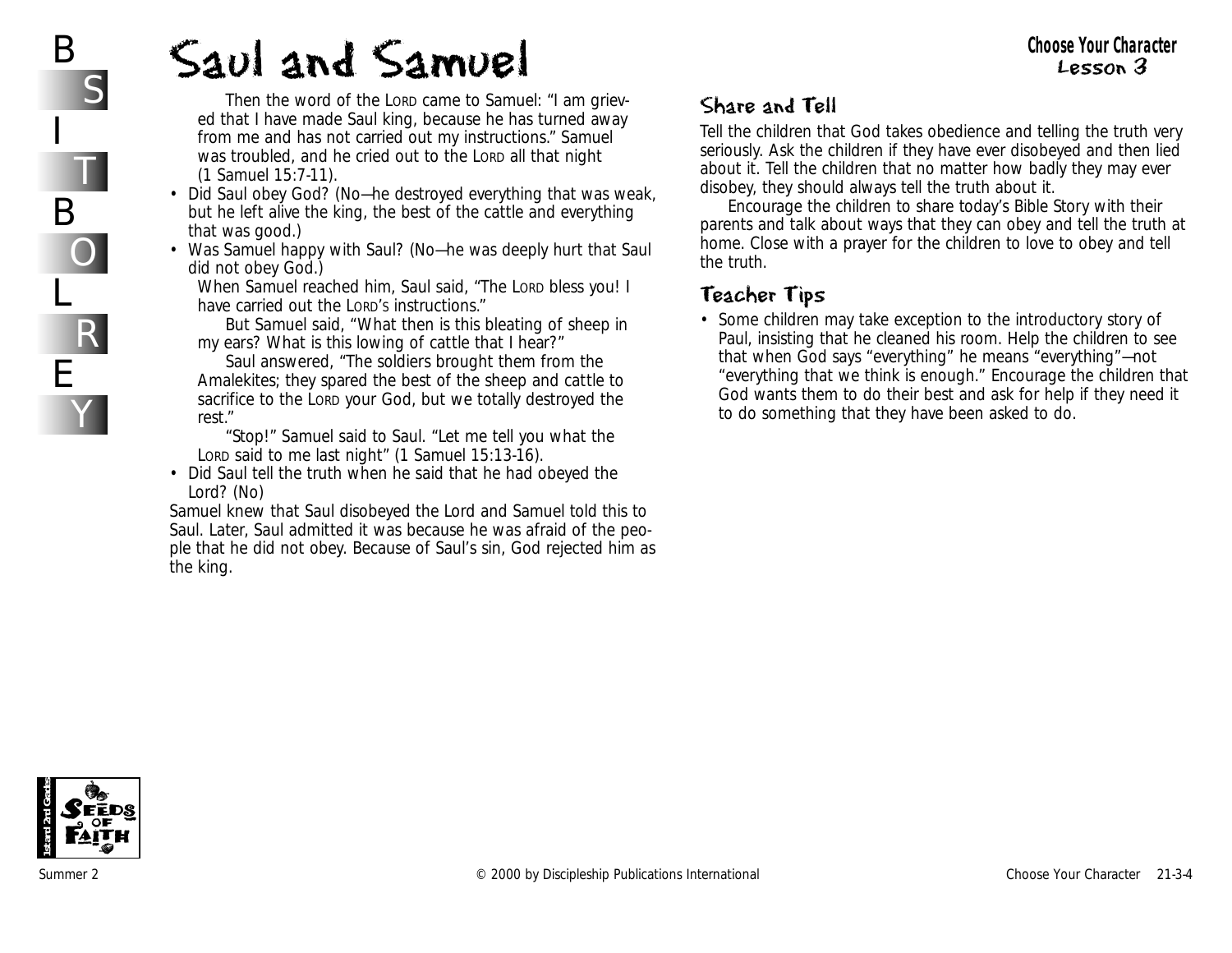# Saul and Samuel

#### Lying Tongue

The children will make a craft reinforcing the Scripture Memory Verse and its meaning.

#### Materials

*For each child:*

- 1 paper plate, 9"
- invisible tape
- crayons
- glue stick

*For the teacher:*

- scissors
- red construction paper, 1 piece (9" x 12") for every 4 children
- utility knife
- cutting board or cardboard (optional)
- *Reproducible Pages:*
- Page B, 1 copy for each child

#### Preparation

- 1. Cut out the pictures of Saul from the copies of Reproducible Page B.
- 2. Cut out the right side of the copies of Reproducible Page B, and glue it to the red construction paper. Cut out the tongues. Cut one tongue for each child.
- 3. Cut a 1" x 2" piece of red construction paper for each child.
- 4. Make a sample of the craft to show the children.

#### Instructions

- 1. Introduce today's activity: *In your Bible Story this week, you are learning about the story of God rejecting Saul as king because of Saul's disobedience. Samuel gave Saul a command of God, but Saul did not completely obey his command—and then he did not tell the truth about it. Because* Saul as the start of God,<br> *but Saul did not completely obey his command—and then he did*<br> *not tell the truth about it. Because Saul was afraid of what people thought, he disobeyed and God rejected Saul as king. Today, you will make a craft that will remind you to always tell the truth.* Show the children your sample craft.
	- 2. Distribute the plates, glue sticks, crayons and the pictures of Saul. Have the children glue the pictures of Saul to the center of their plates. Have them color Saul and write their names on their plates.
- 3. As the children are coloring, cut a 1" slit in the center of Saul's mouth where marked. See Figure A. IMPORTANT: Exercise extreme caution using the utility knife when the children are around you.
- 4. Distribute the tongues you prepared, the 1" x 2" pieces of red construction paper and the tape. Have each child push the tongue through the slit, as shown in Figure B.
- 5. Have the children turn over their plates. Have each child tape the 1" x 2" piece of red construction paper to the tongue making a capital "T," as shown in Figure C. This will keep it from falling out.

#### Conclusion

Ask the children how it makes them feel to know that God wants us to always tell the truth. Encourage the children that no matter how hard it may seem, God wants them to tell the truth. Close with a prayer asking God to help you always tell the truth.

#### Teacher Tips

- Display your sample so that all the children can see it.
- Use a cutting board or a piece of cardboard to protect the work surface when you use the utility knife.



FĒDS

**1st and 2nd Grades**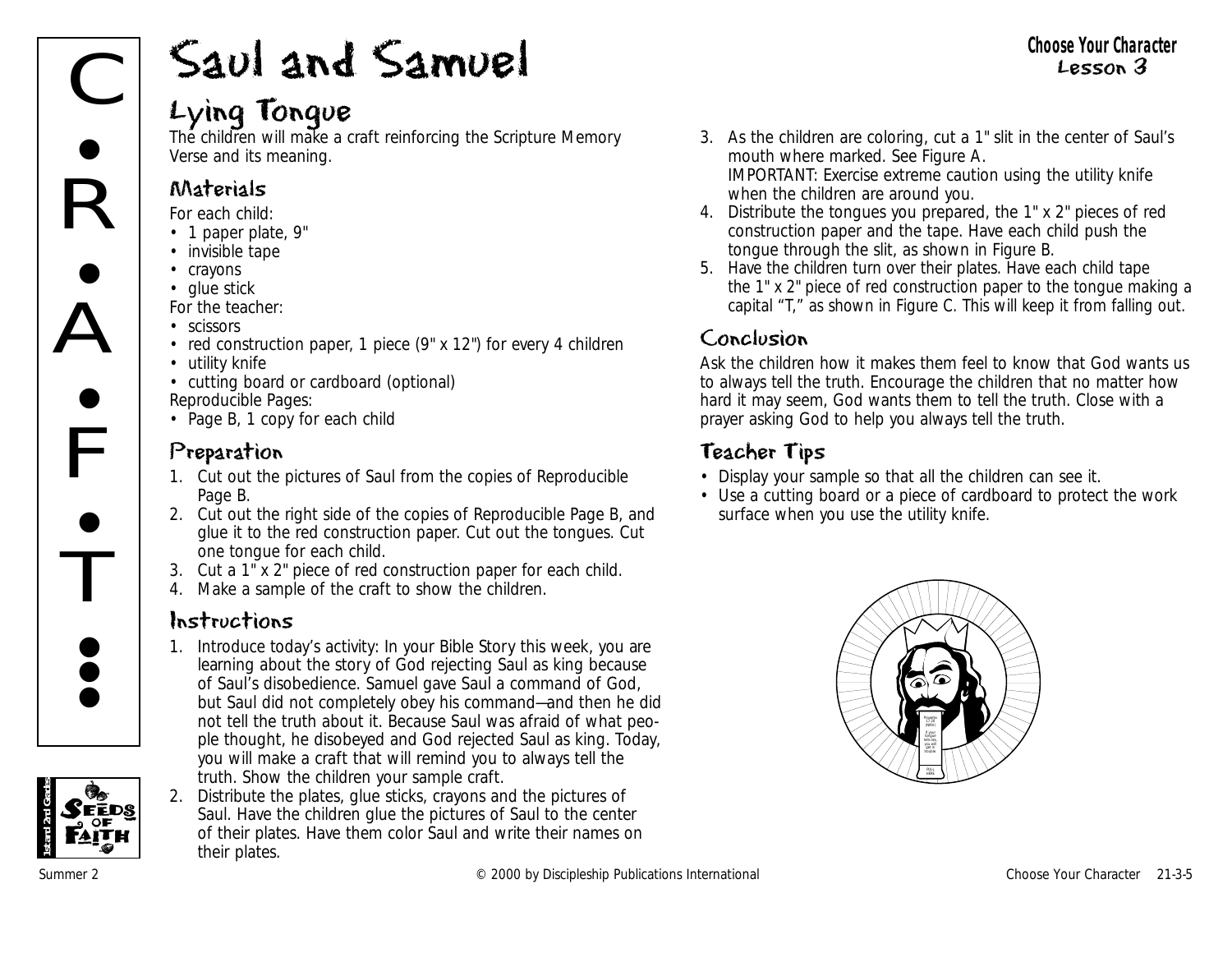



R

•

•

 $\overline{\mathsf{A}}$ 

 $\bullet$ 

F

•

T

•<br>• **; •**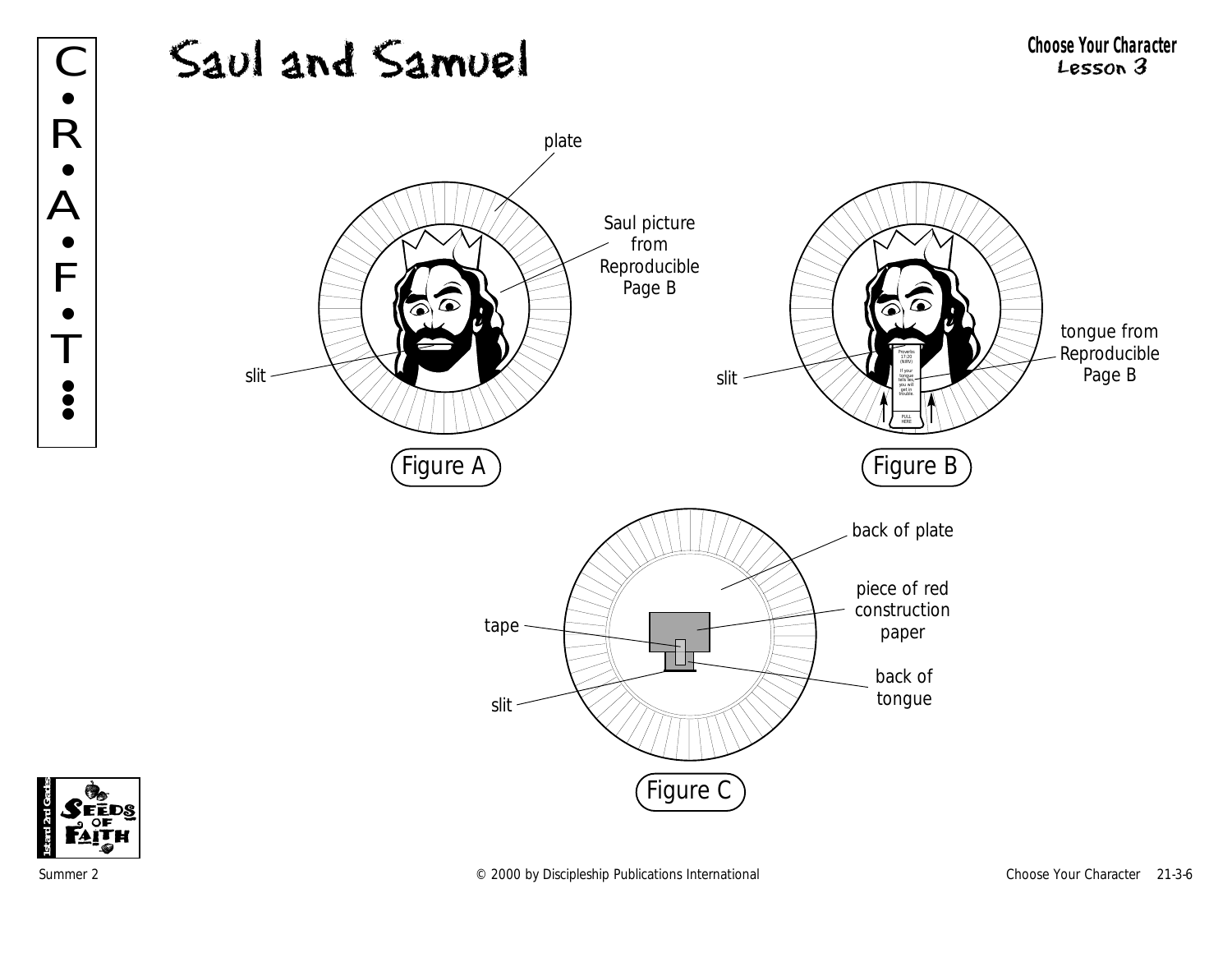# **1st and 2nd Grades** ANII  $\prod$ UIL IVILIVI VIII

# Saul and Samuel

## Tongues in Trouble

The children will learn and memorize today's Scripture Memory Verse in this fun activity.

#### Scripture Memory Verse

If your tongue tells lies, you will get into trouble. *Proverbs 17:20* (NIRV)

#### Materials

*For the teacher:*

- 1 potato
- 7 index cards, 3" x 5"
- black marker

#### Preparation

- 1. Neatly print one letter from the word "T-R-O-U-B-L-E" on each index card.
- 2. Memorize this week's Scripture Memory Verse.
- 3. Practice leading this activity.

#### Instructions

- 1. Introduce today's activity: *In your Bible Story this week, you are learning about the story of God rejecting Saul as king. Samuel gave Saul a command of God, but Saul did not completely obey his command—and then he did not tell the truth about it. Because Saul was afraid of what people thought, he disobeyed and God rejected Saul as king. Today, you will learn a verse that will remind you not to tell lies because they will get you into trouble.*
- 2. Show the children the Scripture Memory Verse on the back of this Lesson Card. Say it to them three times while they follow along silently. Point to each word as you say it. Ask the children to say it together with you three more times. Ask each child to stand and say the verse together with you to the rest of the group.
- 3. Have the children sit in a circle and show them the potato and the cards you prepared. Explain that on each index card is a letter from the word "trouble." Place the index cards in the middle of the circle. Tell the children that they will say the verse one word at a time as they pass the potato. The child who is holding the potato when they say the word "trouble" must take a letter

from the center of the circle. That child will pick the next child to begin passing the potato. Reverse the direction of the passing with each new round.

- 4. When all of the letters have been collected, have the children who collected letters stand and say the verse together from memory.
- 5. Collect the letters and place them in the middle of the circle again. Repeat this activity one more time or as time permits.

#### Conclusion

Ask the children if they have ever gotten in trouble for not telling the truth. Ask them how it makes them feel to know that God cares about whether or not they tell the truth. Close with a prayer thanking God for the Bible that helps us to love the truth.

- Begin the verse each time with the children saying the reference first, i.e. Proverbs 17:20, If your tongue tells lies, you will get into trouble.
- Think of additional fun ways for the children to repeat this Scripture Memory Verse.

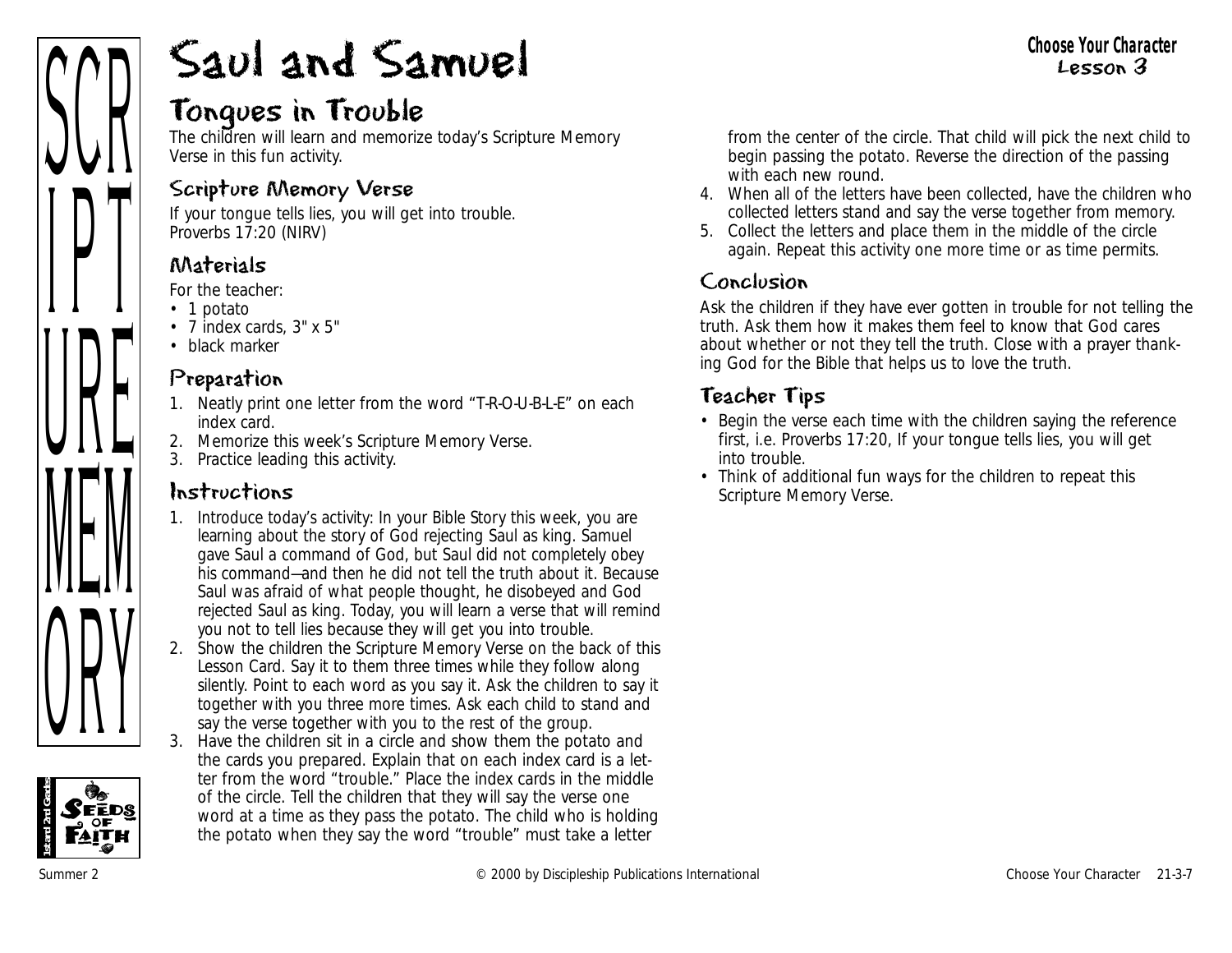

# If your tongue tells lies, you will get into trouble. Proverbs 17:20 (NIRV)



Summer 2 © 2000 by Discipleship Publications International Choose Your Character 21-3-8

 $\prod$ 

VIIL

MEM

VIII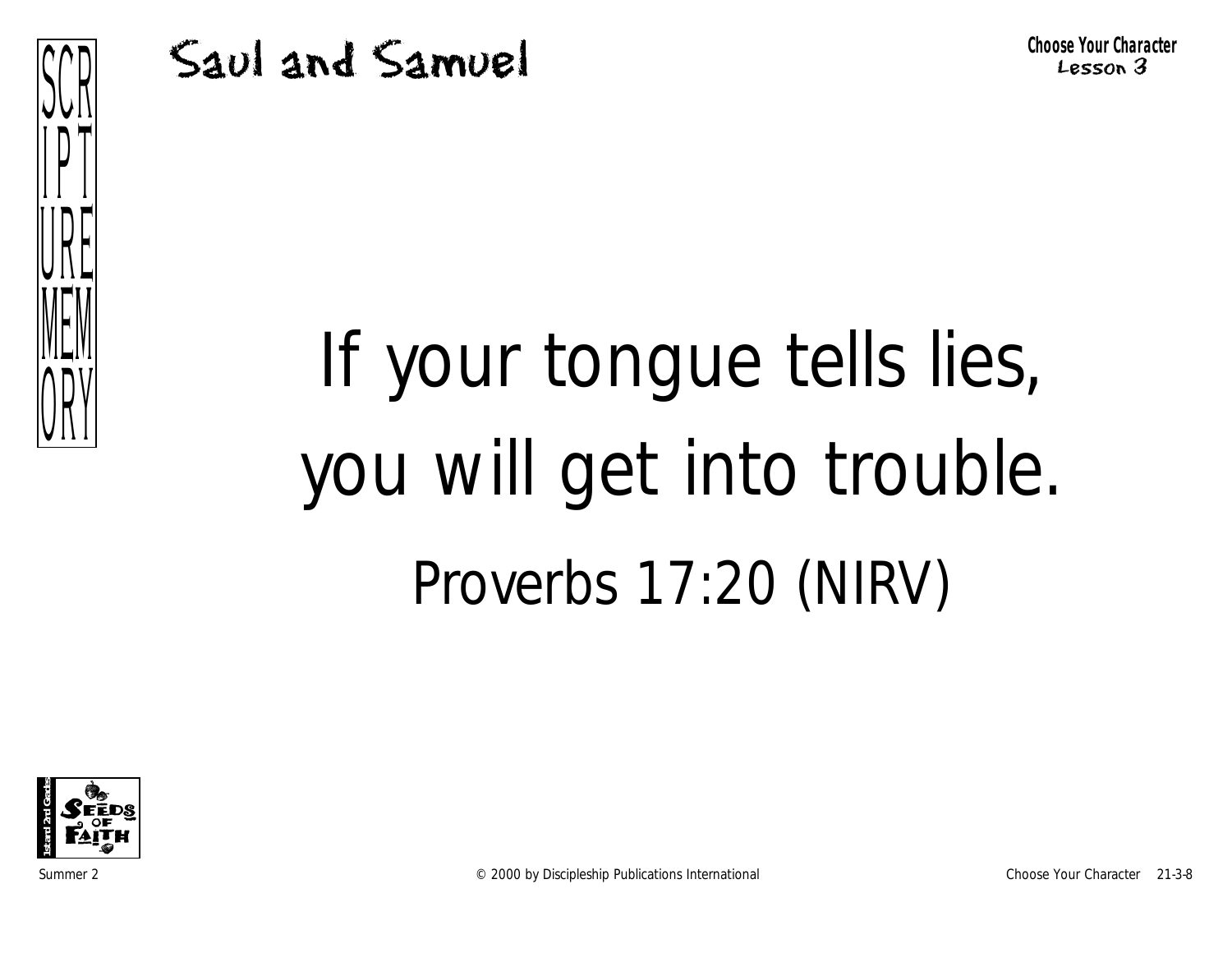## Lesson Objectives

- The children will tell the story of the Lord rejecting Saul as king.
- The children will tell one reason why Saul did not obey.
- The children will give one reason why they should love to tell the truth.

## Lesson Text

1 Samuel 15

## Scripture Memory Verse

If your tongue tells lies, you will get into trouble. *Proverbs 17:20* (NIRV)

## Lesson Plan

Greeting and Registration

Preclass Activity: Hidden Truth

Welcome and Singing

Saul and Samuel

Centers:

Life Application: Lovers of the Truth

Game: Truth Tellers

Bible Skills: Truth Seekers

NOTE: Allow time for a snack.



class  $\overline{\mathbf{A}}$ 

A)<br>C

**S**<br>T

I<br>I

**V** 

**I** 

**J**<br>T

**Ty** 

# Hidden Truth

The children will preview today's lesson by revealing a message about truth.

#### Materials

*For each child:*

- crayons, including black crayon
- wooden coffee stirrers (or small craft stick or unsharpened pencil)
- glue stick
- 1 piece of construction paper, 6" x 9" *For the teacher:*
- scissors
- large writing surface
- newspaper

*Reproducible Pages:* 

• Page C, 1 copy for each child

#### Preparation

1. Cut the 6" x 9" piece of construction paper for each child.

- 2. Cut out the pattern boxes from the copies of Reproducible Page C.
- 3. Make a sample to show the children.
- 4. On the large writing surface, write the following words: Tell the truth.
- 5. Cover the work area with newspaper.

#### Instructions

- **LESSON Objectives**<br> **Examples will be discovered and the summer of the United Summer Publications International Permission Plan<br>
Formulation Text (Summer 2 Considerations International Figure 2 Considerations Internati** 1. Greet the children as they arrive. Tell the children they are going to review this week's lesson about telling the truth. Show the children your sample, reading the words written on the sign.
	- 2. Distribute the pattern boxes and crayons. Have the children completely color their pattern boxes as colorfully as possible.
	- 3. Distribute the black crayons. Have the children completely color over the pattern using the black crayons.
	- 4. Distribute the coffee stirrers. Have the

children copy the words "Tell the truth" on the pattern by using the coffee stirrer to scrape the words.

NOTE: When the letters are scraped off, the color underneath will be revealed.

5. Distribute the construction paper and glue sticks. Have the children glue their signs onto their construction paper. Make sure they put their names on their paper.

- Have the children draw other designs around the words.
- Glue a small piece of magnetic stripping on the pictures to hang and display them.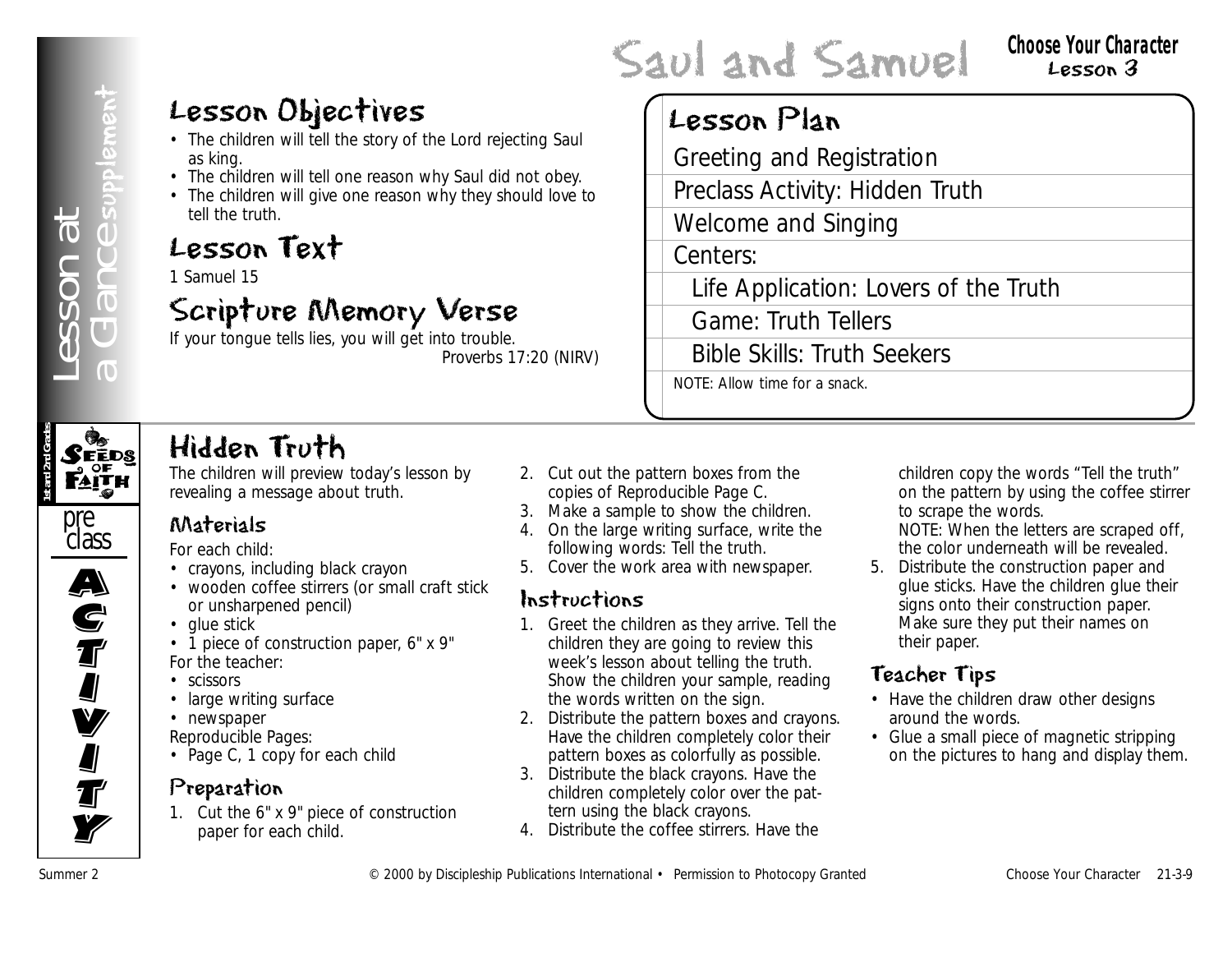LIFE

Ä

**P** 

P

Ļ

I

 $\frac{1}{2}$ 

 $\widecheck{\mathrm{A}}$ 

T

I

 $\dot{Q}$ 

 $\overline{\textsf{N}}$ 

# supplement<br> **SAULANDEL** CHOOSE YOU CHOOSE YOU CHOOSE YOUR CHOOSE YOUR CHOOSE YOUR CHOOSE YOUR CHOOSE YOUR CHOOSE YOUR CHOOSE YOUR CHOOSE YOUR CHOOSE YOUR CHOOSE YOUR CHOOSE YOUR CHOOSE YOUR CHOOSE YOUR CHOOSE YOUR CHOOSE Y

# Lesson 3

# Lovers of the Truth

The children will review this week's Bible Story as they think of reasons to love to tell the truth.

#### Materials

*For the teacher:*

- scissors
- glue stick

• 1 piece of construction paper, 9" x 12" *Reproducible Pages:*

• Page D, 2 copies for the teacher

#### Preparation

- 1. Glue one of your copies of Reproducible Page D to a piece of construction paper and then cut out the cards.
- 2. Read 1 Samuel 15 to review the events of this week's Bible Story.
- 3. Practice leading this activity.

#### Reviewing the Bible Story

Open your Bible to 1 Samuel 15. *In your Bible Story this week, you learned about the story of God rejecting Saul as king because of Saul's disobedience. Samuel gave Saul a command of God, but Saul did not completely obey his command—and then, he did not tell the truth about it. Saul said that he did not obey because he was afraid of what people thought, and God rejected Saul as king.*  Use the following questions to prepare the children for their activity.

- *Why do you think that people disobey?*
- *Why do you think that people lie?*
- *Do you think that a person who loves God would also love to obey? Why?*
- *Do you think that a person who loves God would also love to tell the truth? Why?*
- *Do you think that God cares if you disobey or tell lies?*
- *Do you think that Jesus loved to obey and tell the truth?*

#### Life Application

Show the children the cards you prepared. Explain that on the cards are five reasons to love to tell the truth. Read one of each card and then distribute all of them to the children. Tell the children to listen as you call out a reason (using your second copy of Reproducible Page D). The child or children holding that card should stand up. Do this until every child has had a chance to stand.

Collect and shuffle the cards. Distribute them to the children. This time, call on a child and say: *Michael, can you tell me one reason why I should love to tell the truth?* Have Michael respond, using the card(s) he is holding. When he is done, have him call on another child in the group and ask the same question. Continue until every child has had a chance to answer.

Collect and shuffle the cards and repeat, if time permits.

#### Conclusion

Ask the children when they think that it is hardest to tell the truth. (Answers may include: when friends are telling you to lie; when the truth may result in punishment; when the truth might hurt someone's feelings; when someone threatens you if you tell the truth; etc.) Remind the children that God is happy when they tell the truth even if nobody else is. Close with a prayer for the children to love to tell the truth.

#### Teacher Tips

• Help the children understand that telling the truth does not mean saying things that may be true just for the sake of saying it, e.g. "You are fat," or "I don't like your new haircut." Remind the children that God wants them to "speak the truth in love" and to think about how a person might feel about their words. Suggest that they ask their parents for help if they don't know whether they should say something that could hurt someone's feelings.

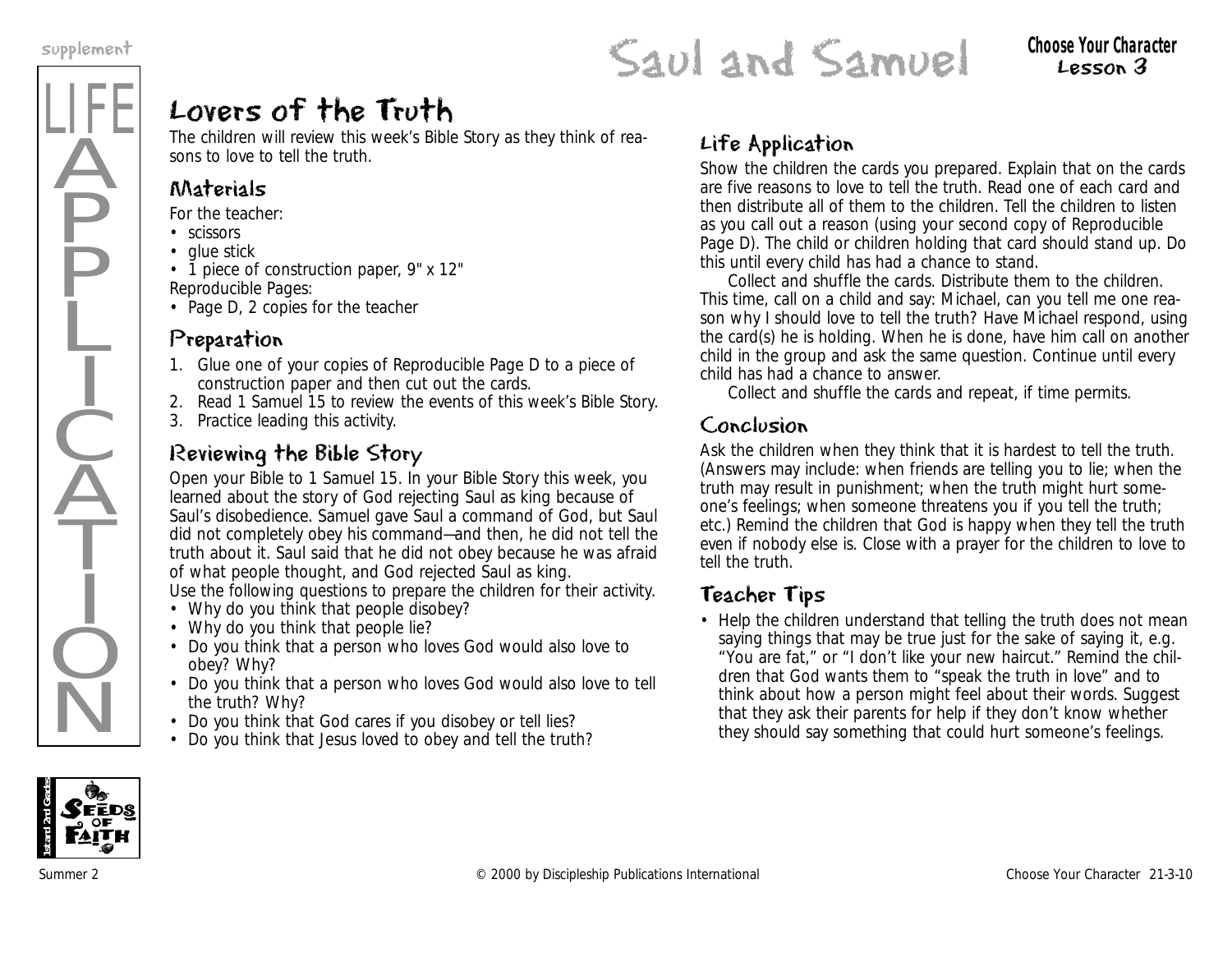G

AN A

M

K<br>E

# supplement **CAULANDEL** CHOOSE YOUR CHOOSE YOUR CHOOSE YOUR CHOOSE YOUR CHARACTER

# Truth Tellers

The children will review key ideas from the Bible Story as they consider the consequence of not telling the whole truth.

#### Materials

*For the teacher:*

- 52 index cards (unlined), 3" x 5"
- marker
- large writing surface

#### Preparation

1. Neatly print four each of the following words (and their corresponding numbers) on four index cards, as shown on the back of this Lesson Card:

6) battle

- 1) Old Testament<br>2) Samuel
- 2) Samuel<br>3) King Sai 7) Amalekites
- 3) King Saul
- 8) soldiers
- 12) lied 13) rejected

11) disobeyed

- 9) King Agag
- 4) God<br>5) Israel 5) Israel 10) sheep and cattle
- 2. Neatly print the same thirteen words on the large writing surface.
- 3. Practice leading this activity.

#### Instructions

- 1. Introduce today's activity: *In your Bible Story this week, you learned about the story of God rejecting Saul as king because of Saul's disobedience. Because Saul was afraid of what people thought, he disobeyed God. Therefore, God rejected Saul as king. In your game today, you will review important ideas about being obedient and telling the whole truth.*
- 2. Show the children the words on the large writing surface. Use the following summary to review the Bible Story. Point to each word on the large writing surface as you come to it in the story:

*This week's Bible Story comes from the (1) Old Testament book of 1 Samuel. The prophet (2) Samuel gave (3) King Saul a message from (4) God. All of (5) Israel was to go to (6) battle and totally destroy their enemies, the (7) Amalekites. They went to battle but instead of destroying everything, Saul and his (8) soldiers saved (9) King Agag and the best of the (10) sheep and cattle. When Samuel realized what had happened, he went to Saul and asked him why he (11) disobeyed God's command.*

*Saul (12) lied and said that he had done what God told him to do by destroying all of the Amalekite people and all of the sheep and cattle that were weak and diseased. But Saul had not obeyed God because he did not do what God told him to do—destroy everything. Later, he admitted that he sinned against God because he was afraid of the people. As a result, God (13) rejected Saul as king.* 

- 3. Show the children the cards you prepared. Explain that each of these same words appears four times in the deck. Shuffle the cards and deal all of them to the children. Tell them to look for matches in their hands and place the matches in front of them. For each child's match, ask the child to tell one thing from this week's Bible Story that relates to the word on the matching card. For example, if a child has two cards with "Samuel" he must say one thing about Samuel as it relates to the Bible Story. Encourage the children to help each other.
- 4. After all the matches are down from the first deal, choose a child to pick a card from any other child. If it gives him a match, he must say how the word relates to the Bible Story; if it does not match, then the child to his right may pick a card from another child. Play continues until all the children have matched all the cards and reviewed all the words from this story. NOTE: Some children will run out of cards sooner than others. Have the children that first run out of cards pair up with children who still have cards to match.

#### Conclusion

Ask the children how it makes them feel to know that God wants them to tell the whole truth—and not just part of the truth. Close with a prayer for the children to love to tell the whole truth.

- Adapt and modify this game to best meet the needs of the children in your group.
- Numbers are also provided on the cards to help young or struggling readers find matches. Be prepared to assist these children with reading the words on their matches.

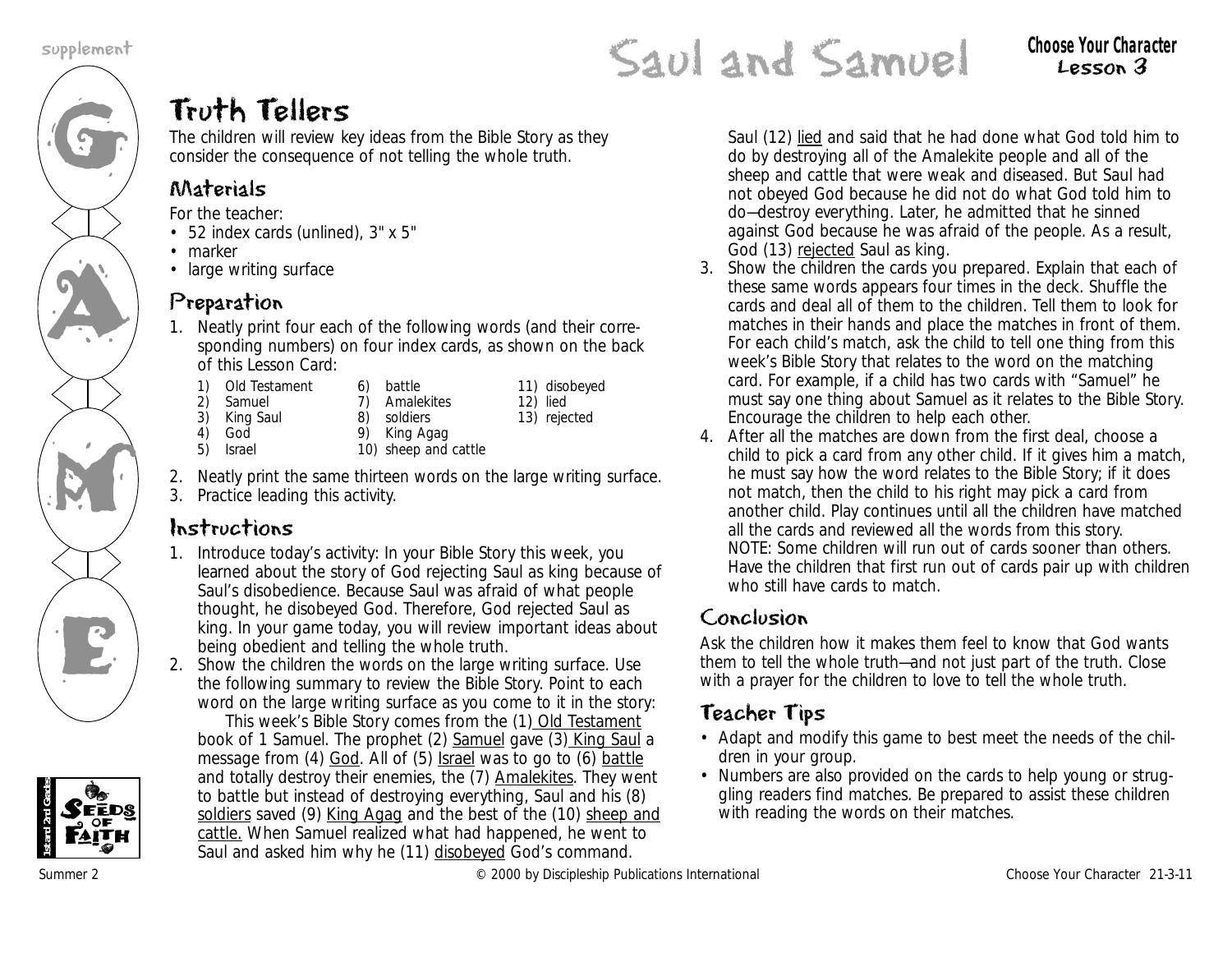

supplement **CAULANDEL** CHOOSE YOUR CHOOSE YOUR CHOOSE YOUR CHOOSE YOUR CHARACTER

Lesson 3

# Truth Tellers

Print four each of the following:

|            | Old<br>Testament |          | Samuel        |           | King Saul              |  | God |           | srael |      | battle |          |
|------------|------------------|----------|---------------|-----------|------------------------|--|-----|-----------|-------|------|--------|----------|
|            |                  |          | $\mathcal{P}$ |           | 3                      |  |     |           | 5     |      |        |          |
| Amalekites |                  | soldiers |               | King Agag | sheep<br>and<br>cattle |  |     | disobeyed |       | lied |        | rejected |

10

11

12



7

8

9

13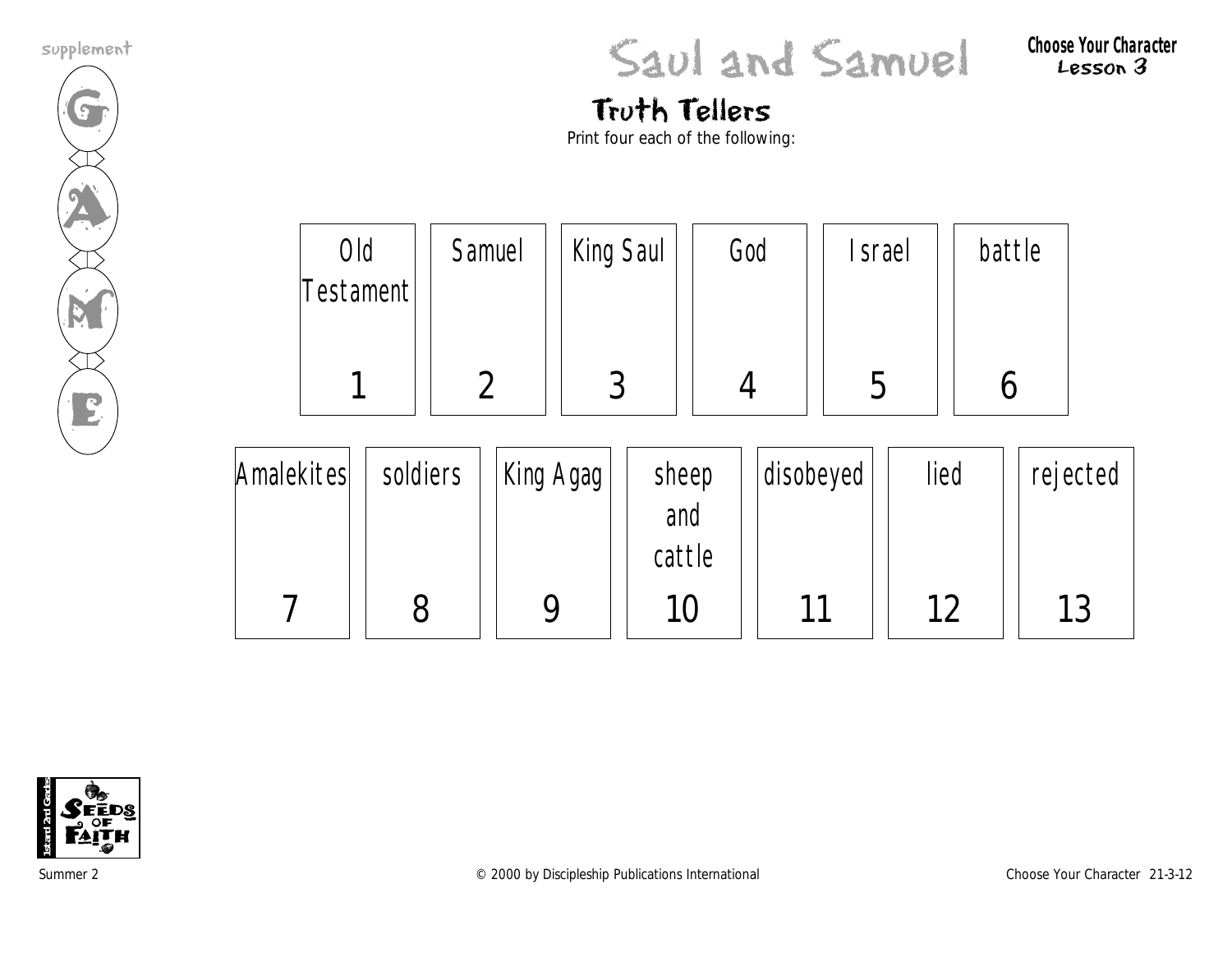B

S

 $K$ 

I

L

 $\overline{L}$ 

S

I

B

L

E



Lesson 3

## Truth Seekers

The children will look for the word "truth" in the Bible.

#### Materials

*For the teacher:*

- 2 pencils
- *Reproducible Pages:*
- Page E, 2 copies for the teacher

#### Preparation

- 1. Complete the activity on your copy of Reproducible Page E.
- 2. Practice leading this activity.

#### Instructions

- 1. Introduce today's activity: *In your Bible Story this week, you learned about the story of God rejecting Saul as king because of Saul's disobedience. Samuel gave Saul a command of God, but Saul did not completely obey his command—and then, he did not tell the truth about it. Because Saul was afraid of what people thought, he disobeyed God and God rejected Saul as king. God wants us to love to tell the truth—no matter how afraid we may* be. In your activity today, you will look for verses that have the word "truth" in them.
- 2. Divide the children into two teams, being careful to mix the strong readers with those who are younger or struggling readers. Explain that each team will receive a list of references. The object of the activity is to be the first team to look up all the verses and circle the ones that have the word "truth" in them.
- 3. Distribute one copy of Reproducible Page E and a pencil to each team. Encourage the children to work together to find the verses and the words. When a team finds a verse with the word "truth" in it, they should circle the reference on their page. Encourage the teams to keep their papers out of the view of the other team.
- 4. When both teams are finished, go over their answers together. Using the Answer Key on the back of this Lesson Card, read each verse to the children and correct their answers.

#### Conclusion

Ask the children why they think that the Bible has so many verses about the importance of telling the truth. Close with a prayer for the children to love to seek the truth.

- This activity is based on the NIV version of the Bible. Children with a different translation should share a Bible with a child who has an NIV.
- Adapt this activity to the skill level of the children in your group. To increase the challenge, time each team to see who can complete the activity in the fastest time.



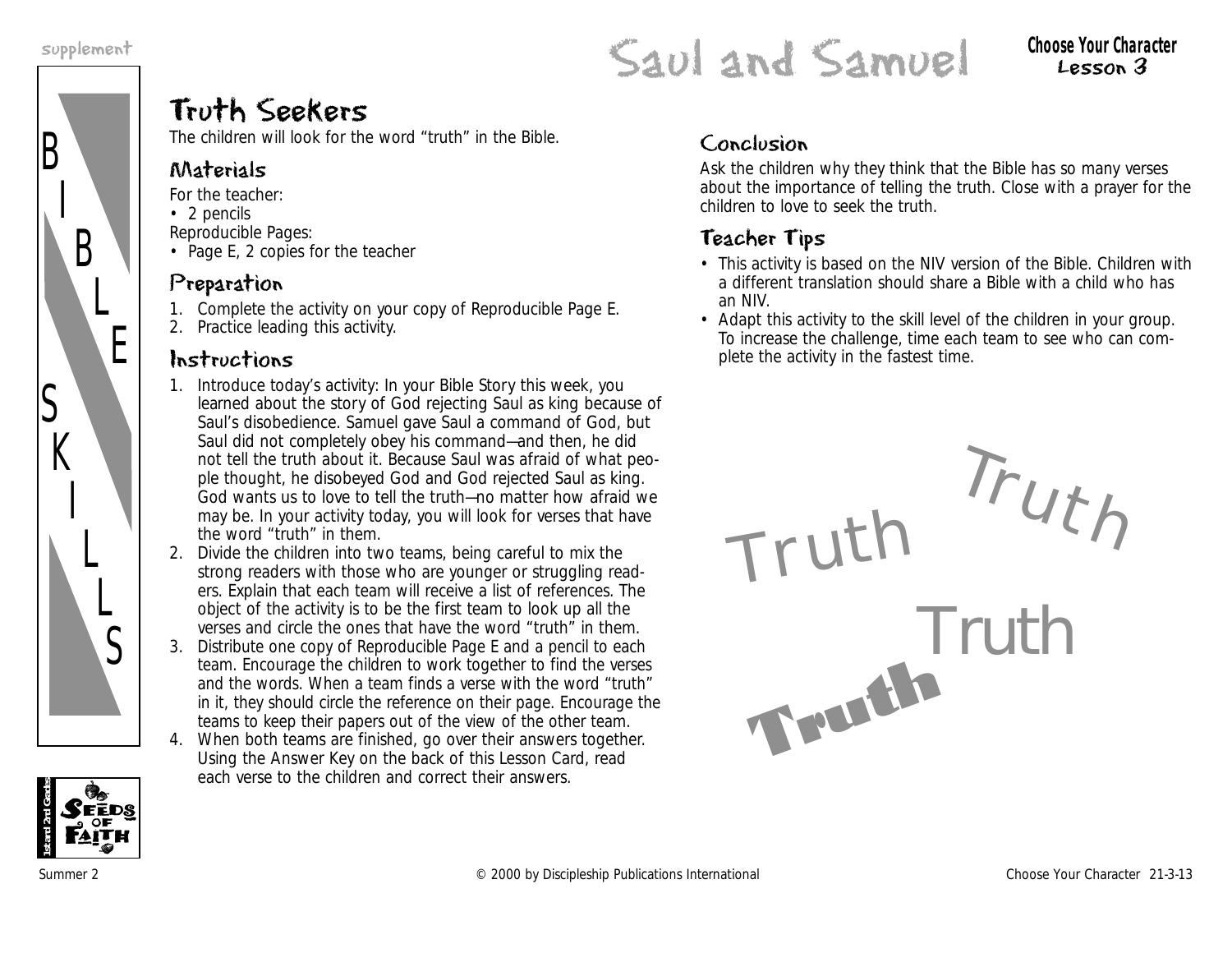

# supplement **CAULANDEL** CHOOSE YOUR CHOOSE YOUR CHOOSE YOUR CHOOSE YOUR CHOOSE YOUR CHARACTER

Lesson 3

# Truth Seekers

Answer Key

## Old Testament

1. Exodus 21:24

…eye for eye, tooth for tooth, hand for hand, foot for foot…

# Psalm 119:30

I have chosen the way of truth; I have set my heart on your laws.

# 3. Proverbs 25:19

Like a bad tooth or a lame foot is reliance on the unfaithful in times of trouble.

Proverbs 16:13

Kings take pleasure in honest lips; they value a man who speaks the truth.

5. Zechariah 8:3

This is what the LORD says: "I will return to Zion and dwell in Jerusalem. Then Jerusalem will be called the City of Truth, and the mountain of the LORD Almighty will be called the Holy Mountain."

## New Testament

# 6. Matthew 5:38

"You have heard that it was said, 'Eye for eye, and tooth for tooth.'"

# Matthew 17:20

He replied, "Because you have so little faith. I tell you the truth, if you have faith as small as a mustard seed, you can say to this mountain, 'Move from here to there' and it will move. Nothing will be impossible for you."

# Mark 5:3

Then the woman, knowing what had happened to her, came and fell at his feet and, trembling with fear, told him the whole truth.



"I tell you the truth," he said, "this poor widow has put in more than all the others."



"I tell you the truth, he who believes has everlasting life."

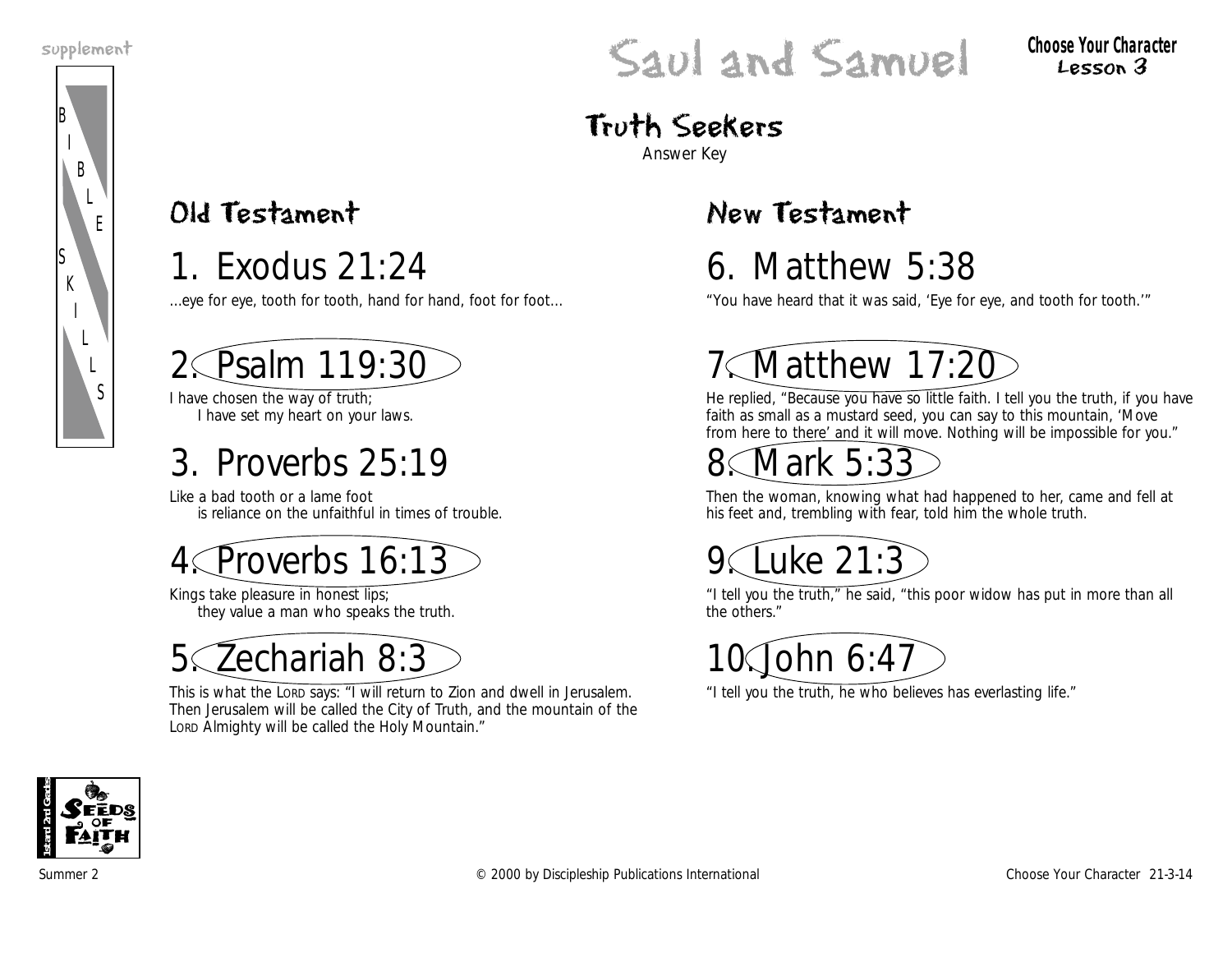Core/Preclass 1 copy for every 2 children



**1st and 2nd Grades**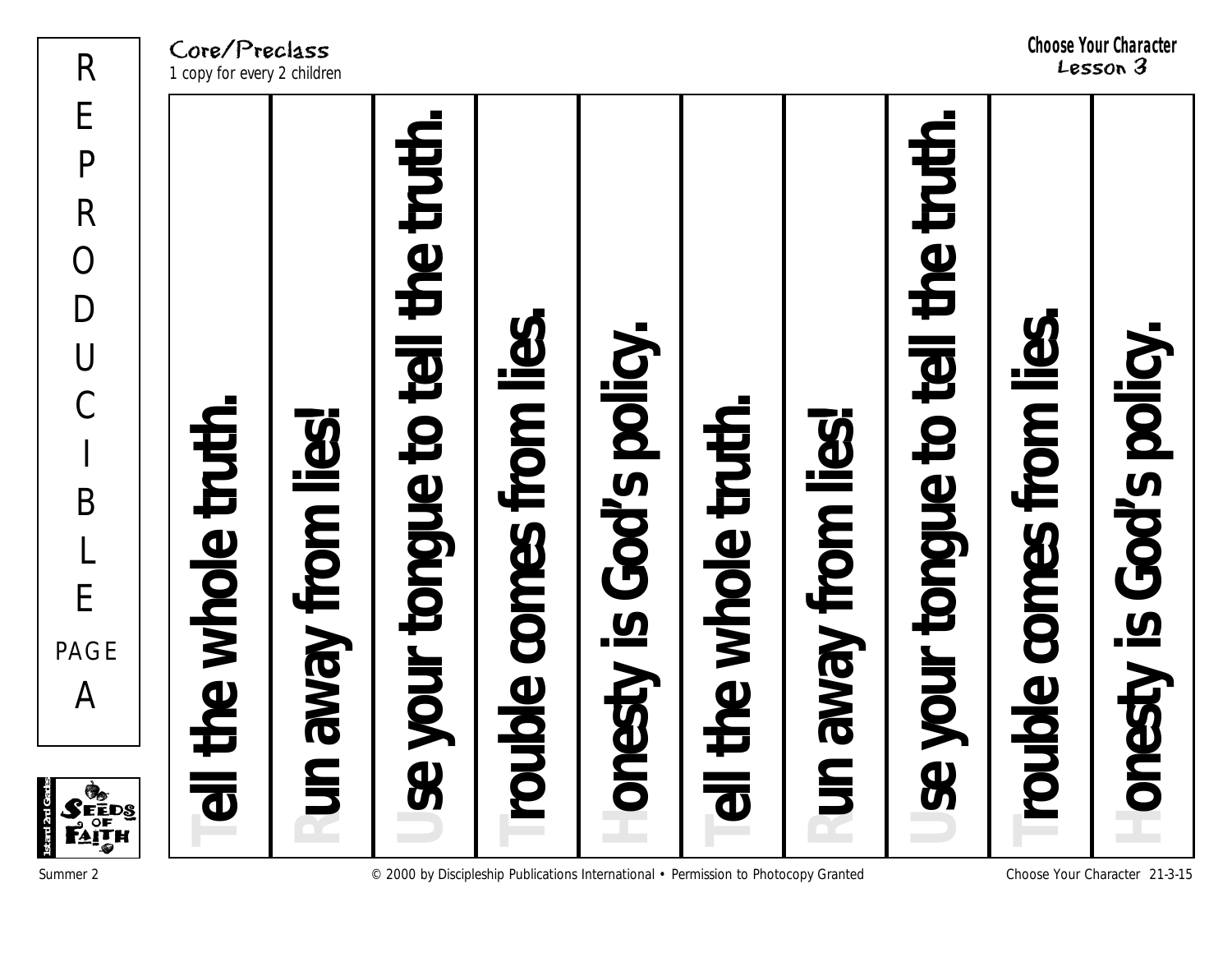



Summer 2 Choose Your Character 21-3-16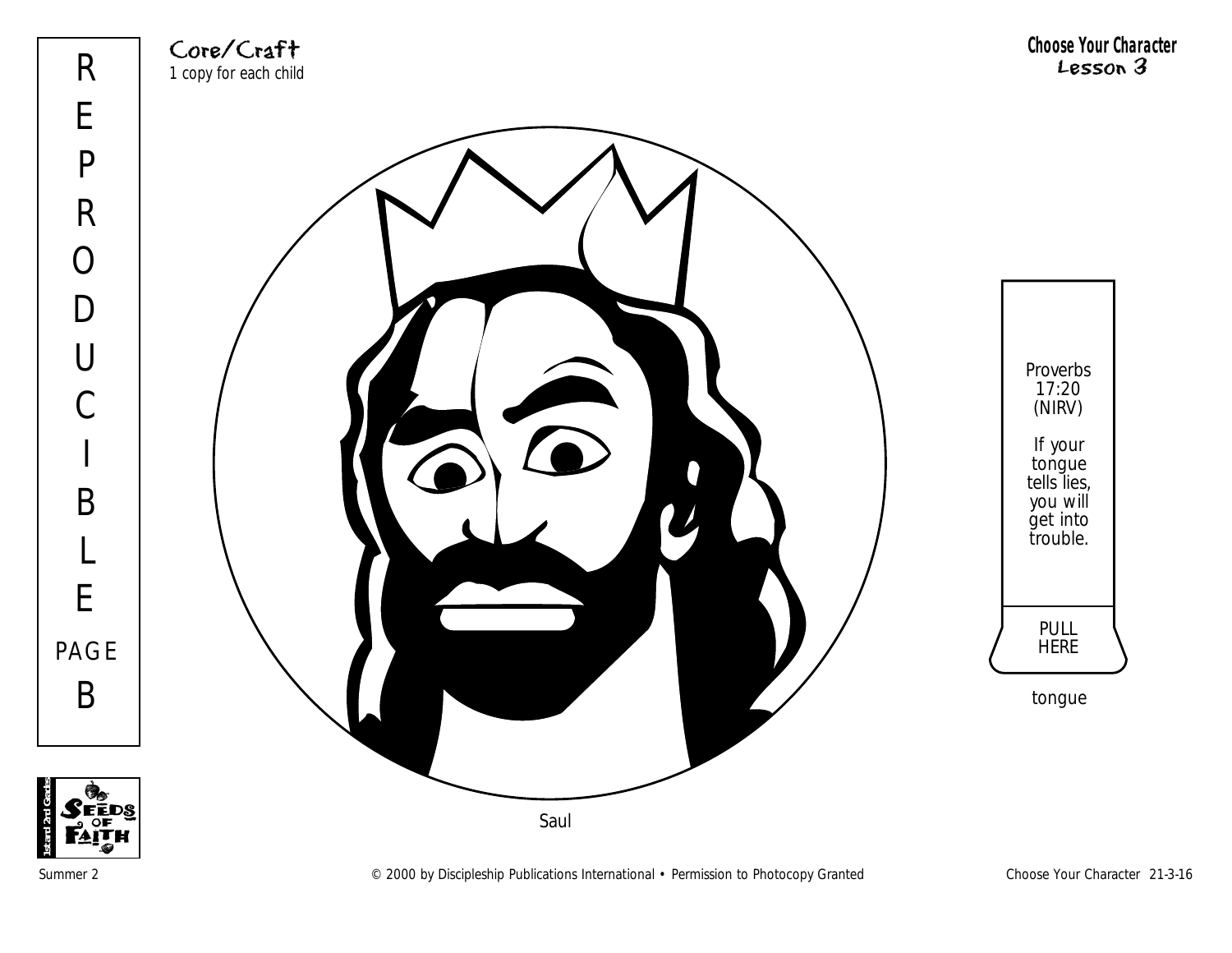Supplement/Preclass

1 copy for each child



pattern box

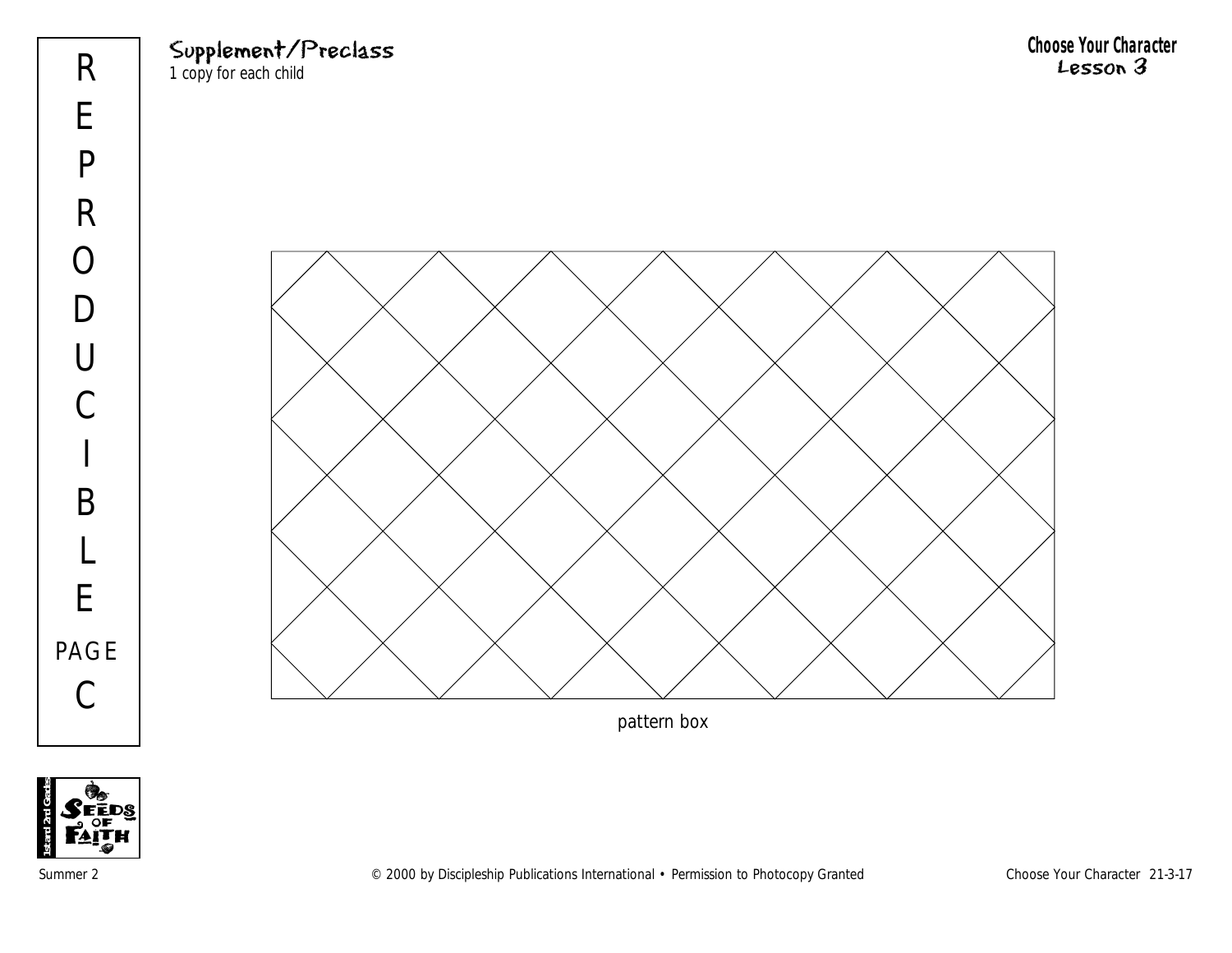Supplement/Life Application